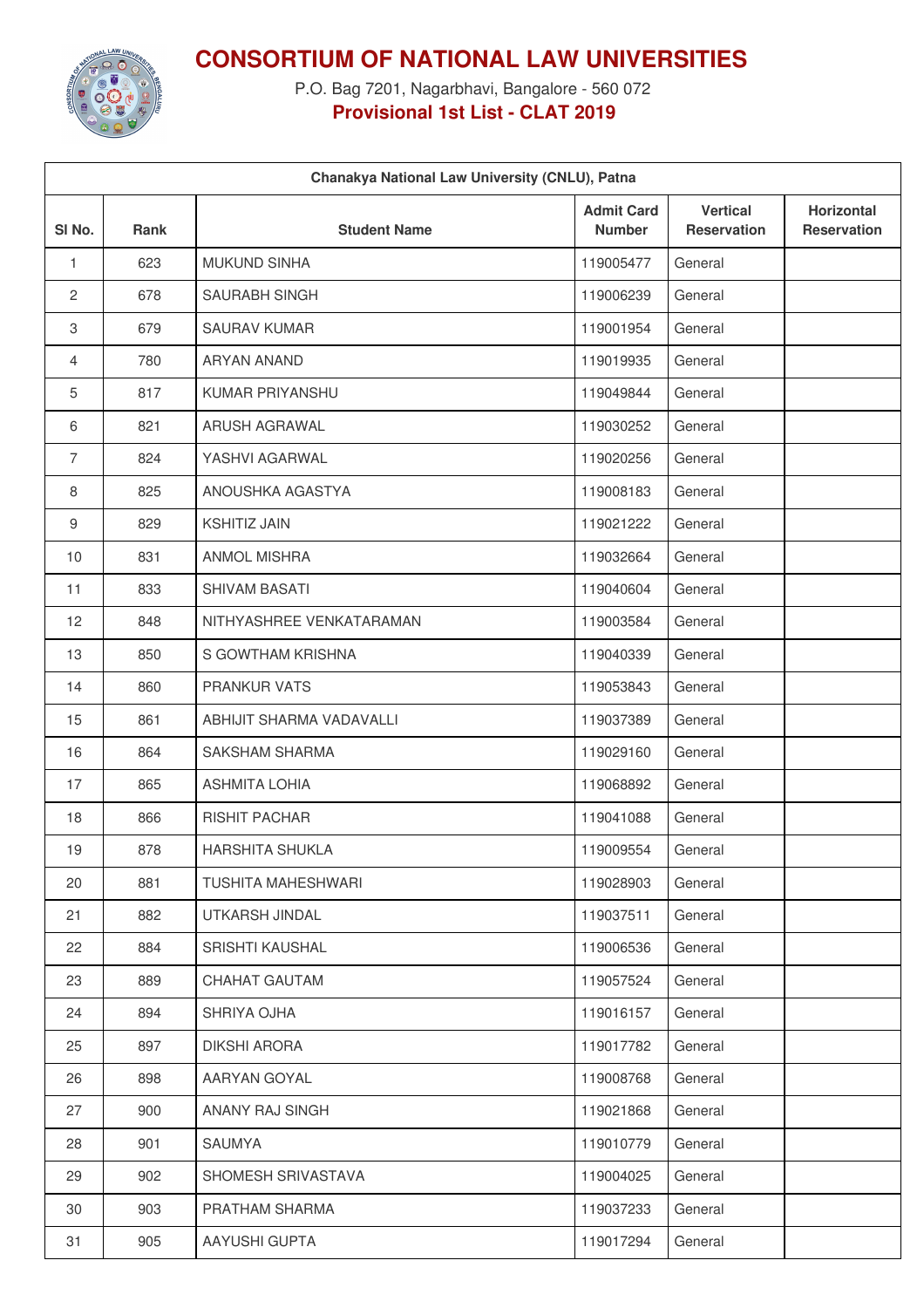| Chanakya National Law University (CNLU), Patna |      |                        |                                    |                                       |                                         |
|------------------------------------------------|------|------------------------|------------------------------------|---------------------------------------|-----------------------------------------|
| SI No.                                         | Rank | <b>Student Name</b>    | <b>Admit Card</b><br><b>Number</b> | <b>Vertical</b><br><b>Reservation</b> | <b>Horizontal</b><br><b>Reservation</b> |
| 32                                             | 906  | RUCHIRA JOSHI          | 119027799                          | General                               |                                         |
| 33                                             | 907  | <b>SAMRATH SINGH</b>   | 119031999                          | General                               |                                         |
| 34                                             | 908  | KOTIKE KRISHNA VAMSI   | 119010330                          | General                               |                                         |
| 35                                             | 910  | OM PANDEY              | 119038784                          | General                               |                                         |
| 36                                             | 911  | <b>ALANKRITA SINHA</b> | 119018311                          | General                               |                                         |
| 37                                             | 916  | PALLAV ARORA           | 119004112                          | General                               |                                         |
| 38                                             | 917  | PRASHANT TADA          | 119029244                          | General                               |                                         |
| 39                                             | 920  | <b>VAIBHAV GOGRA</b>   | 119018086                          | General                               |                                         |
| 40                                             | 922  | PRANJAL BARTWAL        | 119034568                          | General                               |                                         |
| 41                                             | 925  | <b>ABHINANDAN</b>      | 119017385                          | General                               |                                         |
| 42                                             | 926  | RIDHI GUPTA            | 119020278                          | General                               |                                         |
| 43                                             | 929  | <b>BHAVYA KALA</b>     | 119027986                          | General                               |                                         |
| 44                                             | 930  | SANCTIS AANAND RONALD  | 119007573                          | General                               |                                         |
| 45                                             | 931  | SHAILEE BASU           | 119004807                          | General                               |                                         |
| 46                                             | 936  | <b>MANAV KAUSHIK</b>   | 119009353                          | General                               |                                         |
| 47                                             | 937  | <b>HAYDEN D'SOUZA</b>  | 119031780                          | General                               |                                         |
| 48                                             | 938  | SHISHIRA M             | 119007052                          | General                               |                                         |
| 49                                             | 940  | NANDINI CHHABRA        | 119031163                          | General                               |                                         |
| 50                                             | 941  | <b>ARJUN TYAGI</b>     | 119015766                          | General                               |                                         |
| 51                                             | 942  | ARYAMAN JAIN           | 119004198                          | General                               |                                         |
| 52                                             | 944  | AYUSH CHABRIA D        | 119030273                          | General                               |                                         |
| 53                                             | 948  | ADRIJA GUHATHAKURTA    | 119017392                          | General                               |                                         |
| 54                                             | 949  | ANJALIKA SARKAR        | 119014131                          | General                               |                                         |
| 55                                             | 1174 | DIVYA RAUNAK           | 119029363                          | EBC-BR                                |                                         |
| 56                                             | 1223 | <b>VIKASH KUMAR</b>    | 119073989                          | EBC-BR                                |                                         |
| 57                                             | 1372 | KINJAL KEYA            | 119028132                          | BC-BR                                 |                                         |
| 58                                             | 1732 | RADHIKA PRASAD         | 119035646                          | BC-BR                                 |                                         |
| 59                                             | 1768 | AANAND SINGH           | 119074097                          | BC-BR                                 |                                         |
| 60                                             | 1806 | AASTHA                 | 119017767                          | BC-BR                                 |                                         |
| 61                                             | 2084 | SHUBH GAUTAM           | 119012037                          | BC-BR                                 |                                         |
| 62                                             | 2091 | ABHILASHA              | 119031058                          | WBC-BR                                |                                         |
| 63                                             | 2135 | OM PRAKASH SINGH       | 119051951                          | BC-BR                                 |                                         |
| 64                                             | 2164 | <b>MANOJ KUMAR</b>     | 119039480                          | BC-BR                                 |                                         |
| 65                                             | 2242 | ABHISHEK KUMAR DEV     | 119031591                          | BC-BR                                 |                                         |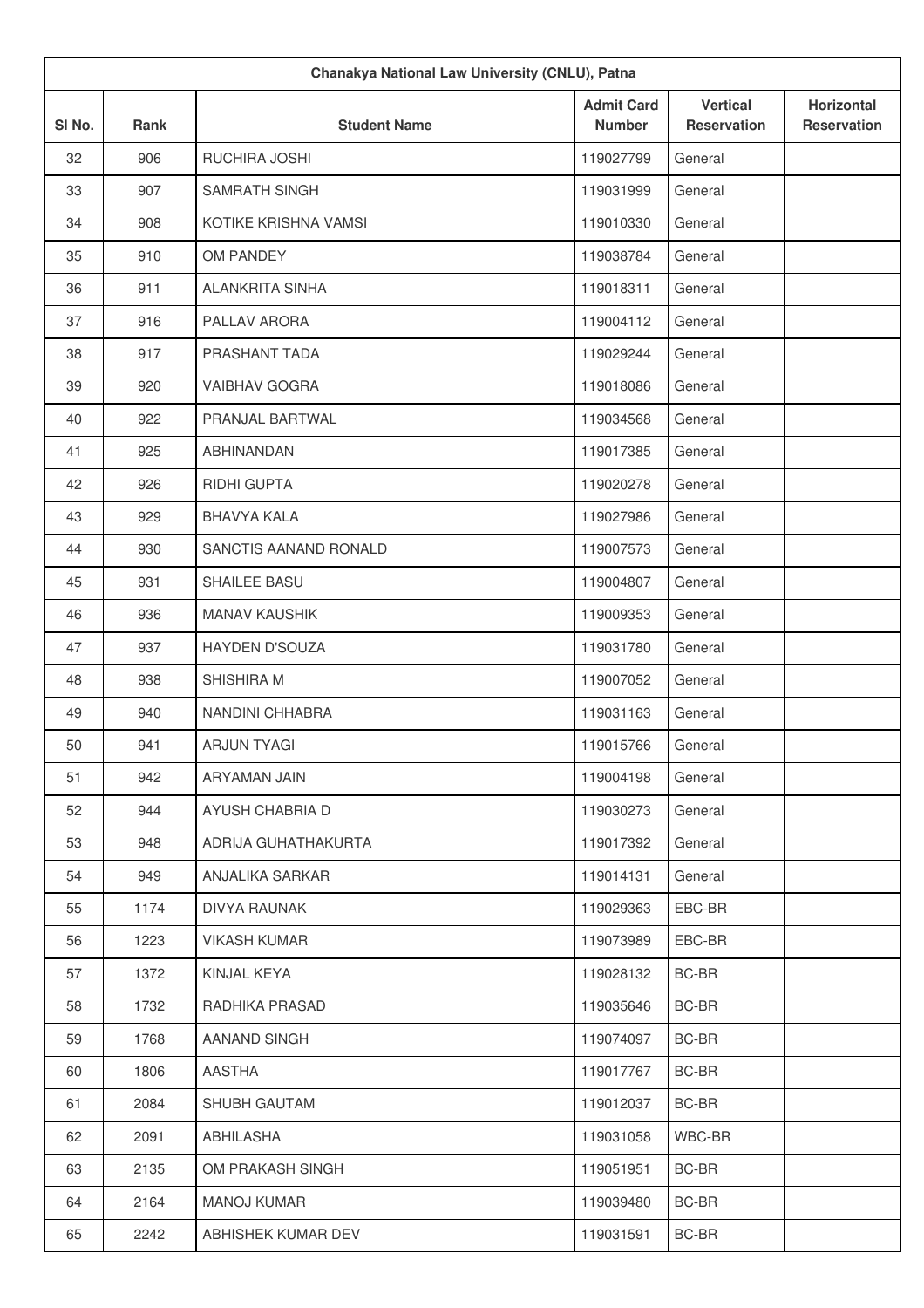| Chanakya National Law University (CNLU), Patna |       |                       |                                    |                                       |                                  |
|------------------------------------------------|-------|-----------------------|------------------------------------|---------------------------------------|----------------------------------|
| SI No.                                         | Rank  | <b>Student Name</b>   | <b>Admit Card</b><br><b>Number</b> | <b>Vertical</b><br><b>Reservation</b> | Horizontal<br><b>Reservation</b> |
| 66                                             | 2632  | <b>ISHIT KUMAR</b>    | 119069859                          | BC-BR                                 |                                  |
| 67                                             | 2636  | <b>SRISHTI SARRAF</b> | 119015037                          | BC-BR                                 |                                  |
| 68                                             | 2676  | NIKHIL BHARTI         | 119026343                          | BC-BR                                 |                                  |
| 69                                             | 2752  | SUBHANGI ANAND SINGH  | 119038314                          | WBC-BR                                |                                  |
| 70                                             | 2775  | <b>ACHINT PRIYA</b>   | 119004542                          | BC-BR                                 |                                  |
| 71                                             | 2798  | SAUMYA ANUSHKA        | 119069190                          | BC-BR                                 |                                  |
| 72                                             | 2805  | RAJNISH PRAKASH       | 119068676                          | BC-BR                                 |                                  |
| 73                                             | 2817  | <b>NEHA KUMARI</b>    | 119039546                          | WBC-BR                                |                                  |
| 74                                             | 3089  | <b>BANDITA</b>        | 119012341                          | WBC-BR                                |                                  |
| 75                                             | 3113  | <b>SUPRIYA GUPTA</b>  | 119000484                          | EBC-BR                                |                                  |
| 76                                             | 3416  | SADAF YAHYA           | 119011980                          | EBC-BR                                |                                  |
| 77                                             | 3493  | <b>ABHAY ANAND</b>    | 119043354                          | EBC-BR                                |                                  |
| 78                                             | 3717  | NIHAL SWARAJ PAL      | 119031265                          | EBC-BR                                |                                  |
| 79                                             | 4086  | <b>ALPESH KUMAR</b>   | 119011838                          | EBC-BR                                |                                  |
| 80                                             | 4599  | PRIYA SINGH           | 119040231                          | EBC-BR                                |                                  |
| 81                                             | 4714  | <b>APRAJITA</b>       | 119014280                          | EBC-BR                                |                                  |
| 82                                             | 4827  | ANSH PRASAD           | 119052128                          | EBC-BR                                |                                  |
| 83                                             | 5099  | <b>ABHIJEET</b>       | 119023145                          | EBC-BR                                |                                  |
| 84                                             | 5249  | <b>ASAD ANWER</b>     | 119008117                          | EBC-BR                                |                                  |
| 85                                             | 5316  | <b>MANI RAJ</b>       | 119024789                          | EBC-BR                                |                                  |
| 86                                             | 5453  | KUMAR RAUSHAN         | 119033310                          | EBC-BR                                |                                  |
| 87                                             | 5468  | <b>KUMAR UTSAV</b>    | 119017508                          | EBC-BR                                |                                  |
| 88                                             | 5516  | NISHANT ARYAMAN       | 119017675                          | EBC-BR                                |                                  |
| 89                                             | 5638  | MD JUNAID IMAM        | 119020498                          | EBC-BR                                |                                  |
| 90                                             | 6153  | SHADMAN SHAMIM        | 119033257                          | EBC-BR                                |                                  |
| 91                                             | 6230  | DIKSHA RAJ            | 119038659                          | EBC-BR                                |                                  |
| 92                                             | 6409  | DIVYANSHU PATEL       | 119049729                          | EBC-BR                                |                                  |
| 93                                             | 6488  | PREKSHA PREYA         | 119031691                          | EBC-BR                                |                                  |
| 94                                             | 6707  | <b>AMIT KUMAR</b>     | 119025022                          | EBC-BR                                |                                  |
| 95                                             | 7313  | RAJU KUMAR            | 119046402                          | SC-BR                                 |                                  |
| 96                                             | 8298  | AKASH DEEP            | 119006993                          | SC-BR                                 |                                  |
| 97                                             | 9359  | NIHARIKA KUMARI       | 119023401                          | SC-BR                                 |                                  |
| 98                                             | 9494  | <b>TANYA BISWAS</b>   | 119000551                          | SC-BR                                 |                                  |
| 99                                             | 10534 | MADHUKAR ANAND        | 119042135                          | SC-BR                                 |                                  |